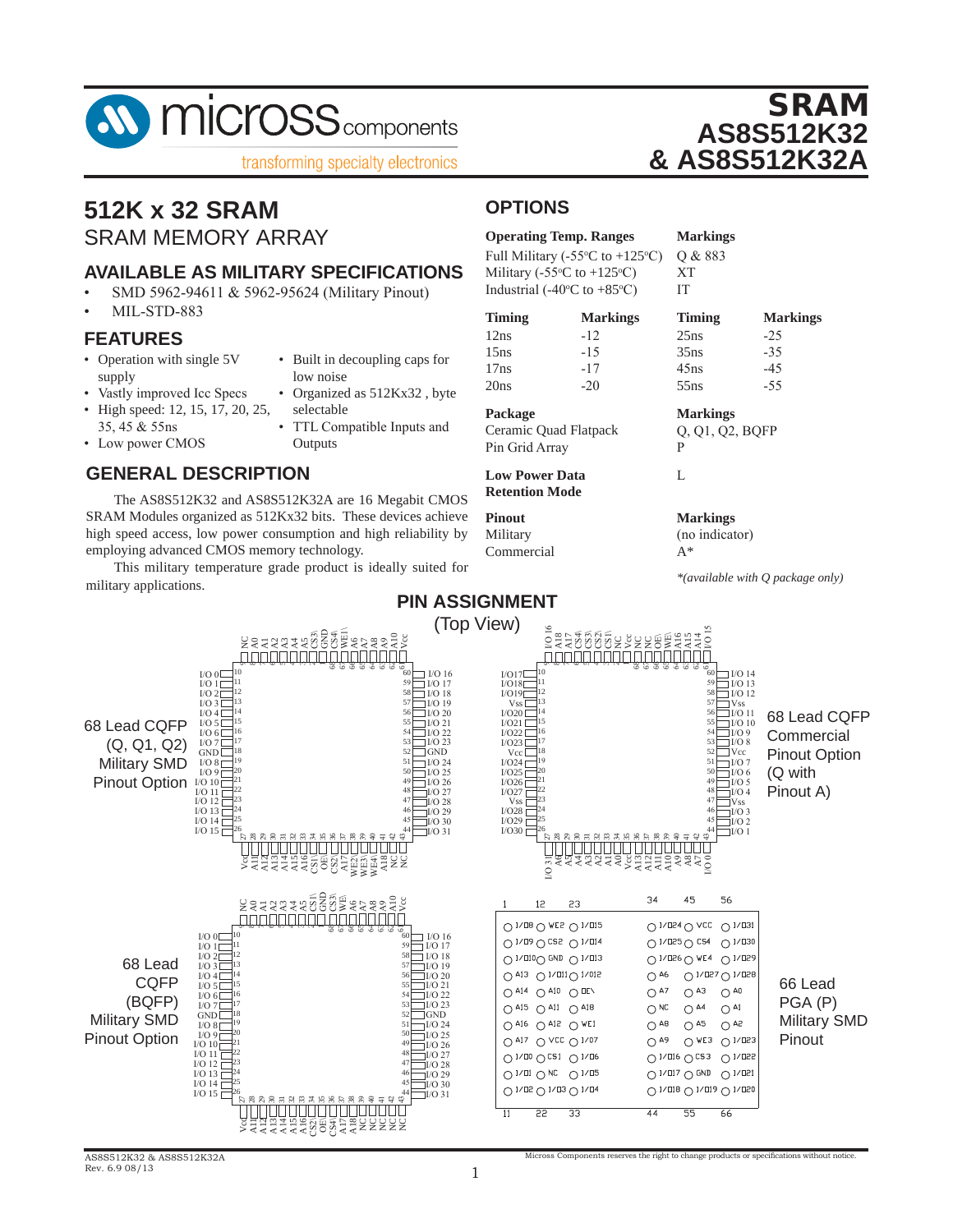







MILITARY PINOUT/BLOCK DIAGRAM COMMERCIAL PINOUT/BLOCK DIAGRAM MILITARY PINOUT/BLOCK DIAGRAM COMMERCIAL PINOUT/BLOCK DIAGRAM

#### **TRUTH TABLE**

| <b>MODE</b> | ΟE <sup>1</sup> | CS <sub>1</sub> | WE\ | I/O    | <b>POWER</b>  |
|-------------|-----------------|-----------------|-----|--------|---------------|
| l Read      |                 |                 |     | Dour   | ACTIVE.       |
| Write       | W               |                 |     | Dіn    | <b>ACTIVE</b> |
| Standby     | N.A             |                 | v   | High Z | STANDBY       |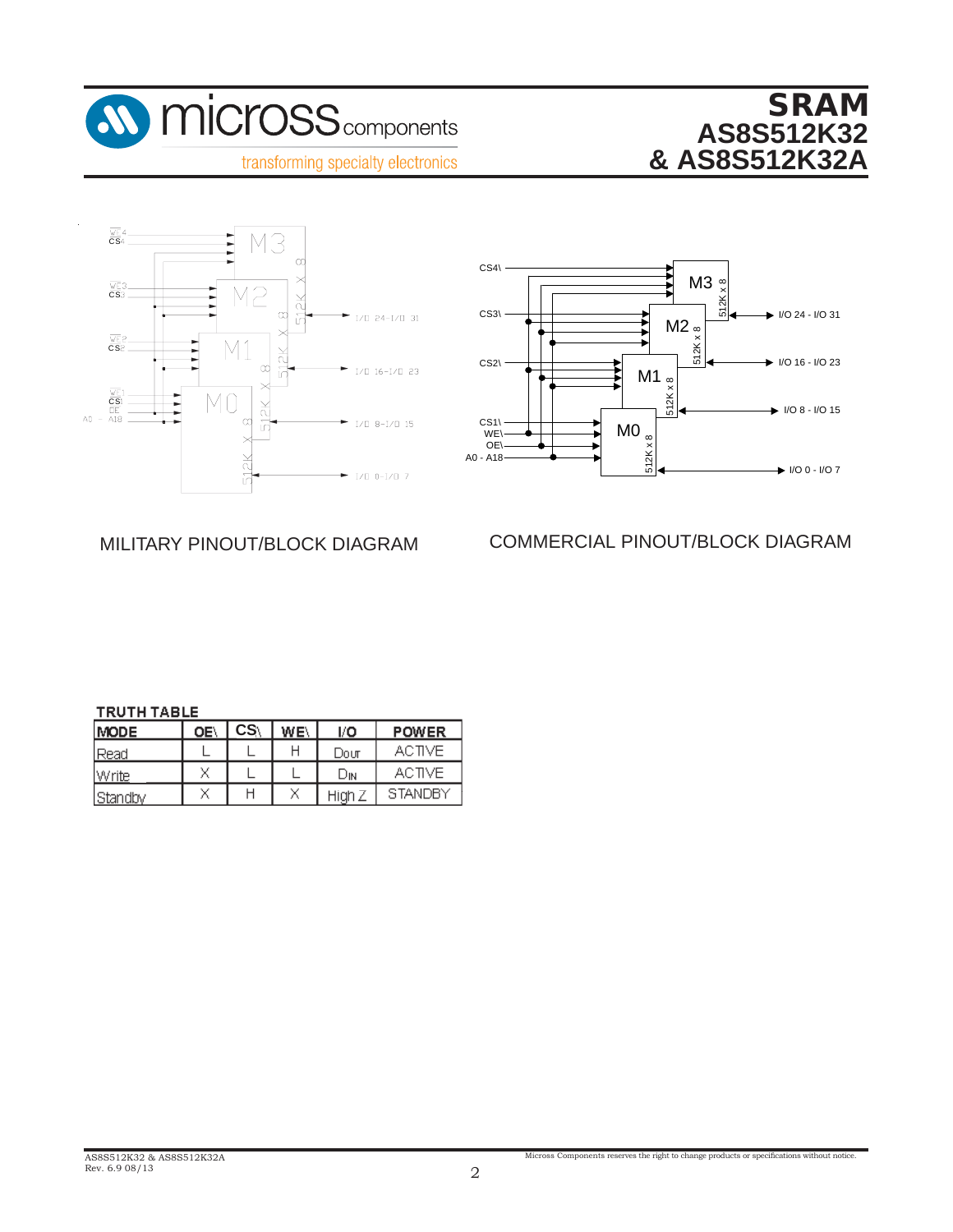

# **ABSOLUTE MAXIMUM RATINGS\* ABSOLUTE MAXIMUM RATINGS\***

| Short Circuit Output Current(per I/O)20mA |  |
|-------------------------------------------|--|
|                                           |  |
|                                           |  |
|                                           |  |

\*Stresses greater than those listed under "Absolute Maximum Alternative may cause permanent damage to the device. Ratings" may cause permanent damage to the device.

SRAM SRAM **AS8S512K32 AS8S512K32 & AS8S512K32A & AS8S512K32A**

This is a stress rating only and functional operation on the This is a stress rating only and functional operation on the device at these or any other conditions above those indicated device at these or any other conditions above those indicated in the operational sections of this specification is not implied. Exposure to absolute maximum rating conditions for extended Exposure to absolute maximum rating conditions for extended periods may affect reliability.

\*\*Junction temperature depends upon package type, cycle \*\*Junction temperature depends upon package type, cycle time, time, loading, ambient temperature and airflow. See the Application plication Information section at the end of this datasheet for more information. mation.

# **ELECTRICAL CHARACTERISTICS AND RECOMMENDED DC OPERATING CONDITIONS ELECTRICAL CHARACTERISTICS AND RECOMMENDED DC OPERATING CONDITIONS**  $(-55^{\circ}C \leq T_A \leq 125^{\circ}C \text{ and } -40^{\circ}C \text{ to } +85^{\circ}C; \text{Vec} = 5V \pm 10\%)$

| <b>DESCRIPTION</b>                      | <b>CONDITIONS</b>                                             | <b>SYMBOL</b>              | <b>MIN</b> | <b>MAX</b>   | <b>UNITS</b> | <b>NOTES</b> |
|-----------------------------------------|---------------------------------------------------------------|----------------------------|------------|--------------|--------------|--------------|
| Input High (logic 1) Voltage            |                                                               | $V_{IH}$                   | 2.2        | $V_{CC}$ +.5 | V            |              |
| Input Low (logic 1) Voltage             |                                                               | $\mathsf{V}_{\mathsf{IL}}$ | $-0.5$     | 0.8          | V            | 1,2          |
| Input Leakage Current ADD, OE           | 0V < V <sub>IN</sub> < V <sub>CC</sub>                        | $I_{L11}$                  | $-10$      | 10           | μA           |              |
| Input Leakage Current <sub>WE. CE</sub> |                                                               | $I_{L12}$                  | $-10$      | 10           | μ $A$        |              |
| Output Leakage Current <sub>I/O</sub>   | Output(s) Disabled<br>0V < V <sub>OUT</sub> < V <sub>CC</sub> | <b>ILO</b>                 | $-10$      | 10           | μA           |              |
| Output High Voltage                     | $I_{OH} = -4.0 \text{mA}$                                     | $V_{OH}$                   | 2.4        |              | V            |              |
| Output Low Voltage                      | $I_{\Omega I} = 8.0 \text{mA}$                                | $V_{OL}$                   |            | 0.4          | V            |              |
| <b>Supply Voltage</b>                   |                                                               | $V_{\rm CC}$               | 4.5        | 5.5          | $\vee$       |              |

|                                           |                                                                                       |               |       |       |       |       | <b>MAX</b> |       |     |       |    |             |
|-------------------------------------------|---------------------------------------------------------------------------------------|---------------|-------|-------|-------|-------|------------|-------|-----|-------|----|-------------|
| <b>DESCRIPTION</b>                        | <b>CONDITIONS</b>                                                                     | <b>SYMBOL</b> | $-12$ | $-15$ | $-17$ | $-20$ | $-25$      | $-35$ | -45 | $-55$ |    | UNITS NOTES |
| Power Supply<br><b>Current: Operating</b> | $CS\lt VIL$ ; $VCC = MAX$<br>$= MAX = 1 / tRC (MIN)$<br><b>Outputs Open</b>           | Icc           | 250   | 200   | 175   | 150   | 140        | 130   | 120 | 110   | mA | 3,13        |
| <b>Power Supply</b><br>Current: Standby   | $CS\triangleright$ VIH; VCC = MAX<br>$f = MAX = 1 / tRC (MIN)$<br><b>Outputs Open</b> | $I_{SBT1}$    | 40    | 40    | 40    | 35    | 35         | 30    | 30  | 30    | mA | 3, 13       |
| <b>CMOS Standby</b>                       | $VIN = VCC - 0.2V$ , or<br>$VSS + 0.2V$<br>$VCC=Max; f = 0Hz$                         | $I_{SBT2}$    | 20    | 20    | 20    | 20    | 20         | 20    | 20  | 20    | mA |             |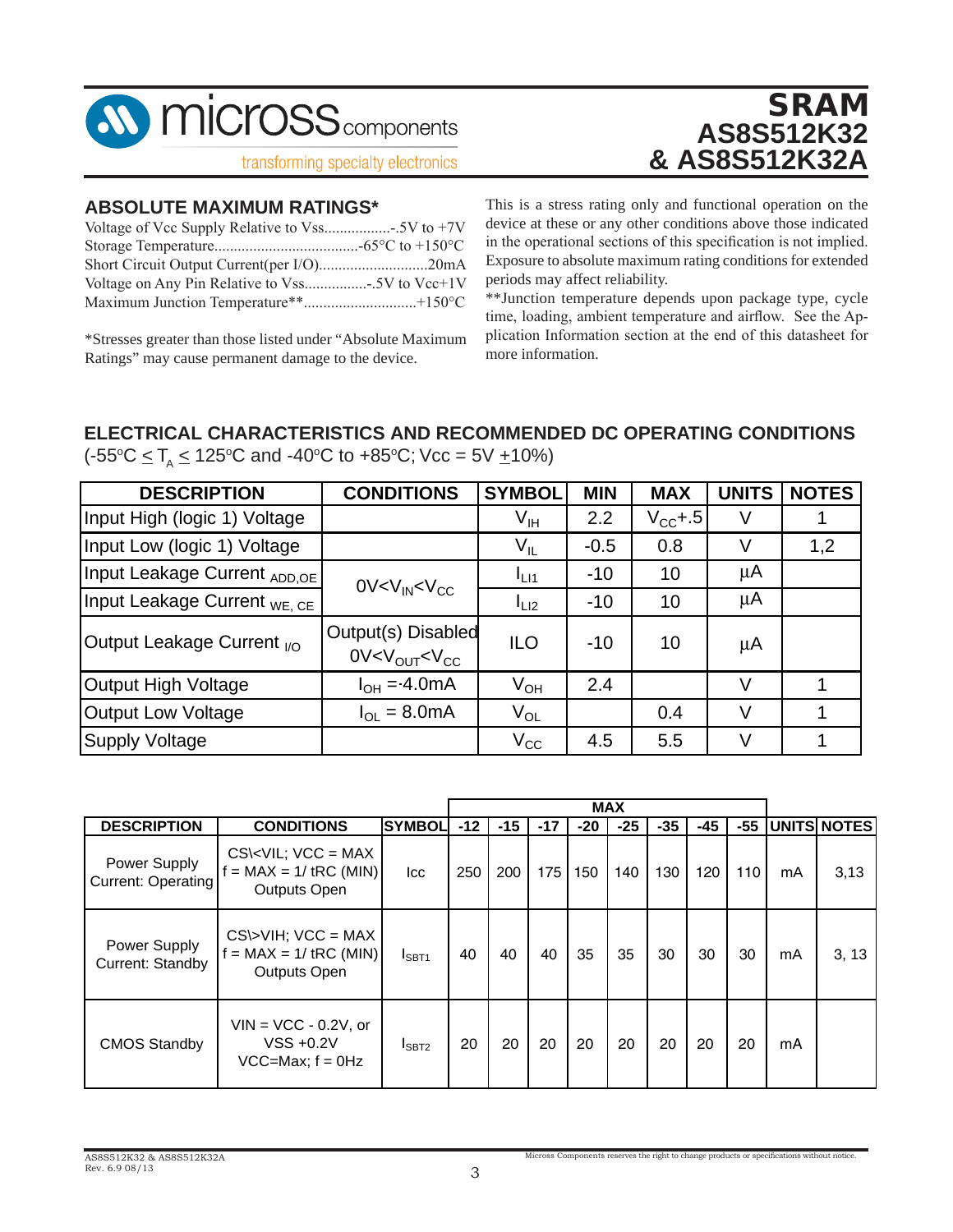

### **CAPACITANCE** ( $V_{IN} = 0V$ , f = 1MHz,  $T_A = 25^{\circ}C$ )<sup>1</sup>

| <b>SYMBOL</b>          | <b>PARAMETER</b>          | <b>MAX</b> | <b>UNITS</b> |
|------------------------|---------------------------|------------|--------------|
| $C_{ADD}$              | A0 - A18 Capacitance      | 50         | рF           |
| $C_{OE}$               | <b>OE</b> \ Capacitance   | 50         | рF           |
| $C_{WE}$ , $C_{CS}$    | WE\ and CS\ Capacitance   | 20         |              |
| $C_{10}$               | I/O 0- I/O 31 Capacitance | 20         |              |
| $C_{WE}$ ("A" version) | <b>WE\ Capacitance</b>    | 50         | оF           |

#### **NOTE:**

1. This parameter is sampled.

#### **AC TEST CONDITIONS OUTPUT REFERENCE LEVELS**

#### **Test Specifications** Output load..............................................See Figure 1





#### **NOTES:**

Vz is programmable from  $-2V$  to  $+ 7V$ .  $I_{OL}$  and  $I_{OH}$  programmable from 0 to 16 mA. Vz is typically the midpoint of  $V_{OH}$  and  $V_{OL}$ .  $I_{OL}$  and  $I_{OH}$  are adjusted to simulate a typical resistive load circuit.  $\overrightarrow{V}$   $\overrightarrow{I}$   $\overrightarrow{I}$ 

**Figure 1**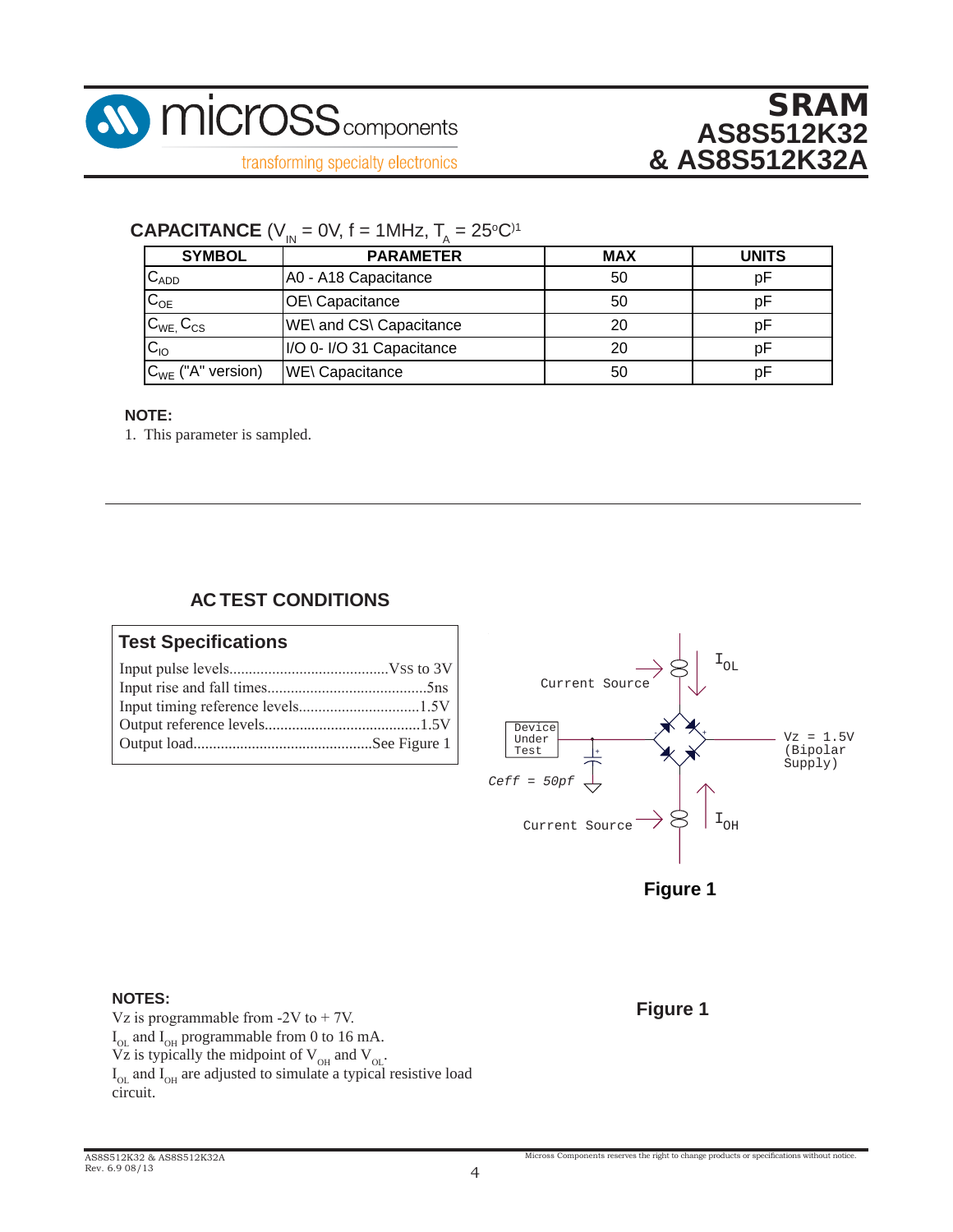

# **ELECTRICAL CHARACTERISTICS AND RECOMMENDED AC OPERATING CONDITIONS**

(NOTE 5) (-55℃≤T<sub>A</sub>\_≤ 125℃ and -40℃ to +85℃; V<sub>cc</sub> = 5V <u>+</u>10%)

| <b>DESCRIPTION</b>                 | <b>SYMBOL</b>      |                | $-12$                                                                   |                | $-15$ |                | $-17$ |                | $-20$ |                | $-25$ |                | $-35$ |                | $-45$ |                | $-55$ | UNITS <sup>I</sup> | <b>NOTES</b> |
|------------------------------------|--------------------|----------------|-------------------------------------------------------------------------|----------------|-------|----------------|-------|----------------|-------|----------------|-------|----------------|-------|----------------|-------|----------------|-------|--------------------|--------------|
|                                    |                    |                | MIN MAX MIN MAX MIN MAX MIN MAX MIN MAX MIN MAX MIN MAX MIN MAX MIN MAX |                |       |                |       |                |       |                |       |                |       |                |       |                |       |                    |              |
| <b>READ CYCLE</b>                  |                    |                |                                                                         |                |       |                |       |                |       |                |       |                |       |                |       |                |       |                    |              |
| READ cycle time                    | <sup>t</sup> RC    | 12             |                                                                         | 15             |       | 17             |       | 20             |       | 25             |       | 35             |       | 45             |       | 55             |       | ns                 |              |
| Address access time                | ${}^{\text{t}}$ AA |                | 12                                                                      |                | 15    |                | 17    |                | 20    |                | 25    |                | 35    |                | 45    |                | 55    | ns                 |              |
| Chip select access time            | <sup>t</sup> ACS   |                | 12                                                                      |                | 15    |                | 17    |                | 20    |                | 25    |                | 35    |                | 45    |                | 55    | ns                 |              |
| Output hold from address change    | <sup>t</sup> OH    | $\overline{2}$ |                                                                         | $\overline{2}$ |       | 2              |       | $\overline{2}$ |       | $\overline{2}$ |       | $\overline{2}$ |       | $\overline{2}$ |       | $\overline{2}$ |       | ns                 |              |
| Chip select to output in Low-Z     | tLZCS              | $\overline{2}$ |                                                                         | $\overline{2}$ |       | 2              |       | $\overline{2}$ |       | $\overline{2}$ |       | $\overline{2}$ |       | $\overline{2}$ |       | $\overline{2}$ |       | ns                 | 4,6,7        |
| Chip select to output in High-Z    | <sup>t</sup> HZCS  |                | $\overline{7}$                                                          |                | 8     |                | 9     |                | 10    |                | 12    |                | 15    |                | 20    |                | 20    | ns                 | 4,6,7        |
| Output enable access time          | <sup>t</sup> AOE   |                | $\overline{7}$                                                          |                | 8     |                | 9     |                | 10    |                | 12    |                | 15    |                | 20    |                | 20    | ns                 |              |
| Output enable to output in Low-Z   | <sup>t</sup> LZOE  | $\Omega$       |                                                                         | $\Omega$       |       | $\Omega$       |       | $\mathbf 0$    |       | $\Omega$       |       | $\Omega$       |       | $\Omega$       |       | 0              |       | ns                 | 4,6          |
| Output disable to output in High-Z | <sup>t</sup> HZOE  |                | $\overline{7}$                                                          |                | 9     |                | 12    |                | 12    |                | 12    |                | 15    |                | 20    |                | 20    | ns                 | 4,6          |
| <b>WRITE CYCLE</b>                 |                    |                |                                                                         |                |       |                |       |                |       |                |       |                |       |                |       |                |       |                    |              |
| WRITE cycle time                   | <sup>t</sup> WC    | 12             |                                                                         | 15             |       | 17             |       | 20             |       | 25             |       | 35             |       | 45             |       | 55             |       | ns                 |              |
| Chip select to end of write        | t <sub>CW</sub>    | 10             |                                                                         | 12             |       | 15             |       | 15             |       | 17             |       | 20             |       | 25             |       | 25             |       | ns                 |              |
| Address valid to end of write      | <sup>t</sup> AW    | 10             |                                                                         | 12             |       | 15             |       | 15             |       | 17             |       | 20             |       | 25             |       | 25             |       | ns                 |              |
| Address setup time                 | <sup>t</sup> AS    | 2              |                                                                         | $\overline{2}$ |       | $\overline{2}$ |       | $\overline{2}$ |       | 2              |       | $\overline{2}$ |       | $\overline{2}$ |       | $\overline{2}$ |       | ns                 |              |
| Address hold from end of write     | ${}^{\text{t}}$ AH |                |                                                                         |                |       |                |       |                |       |                |       |                |       |                |       |                |       | ns                 |              |
| WRITE pulse width                  | t <sub>WP1</sub>   | 10             |                                                                         | 12             |       | 15             |       | 15             |       | 17             |       | 20             |       | 25             |       | 25             |       | ns                 |              |
| WRITE pulse width                  | <sup>t</sup> WP2   | 10             |                                                                         | 12             |       | 15             |       | 15             |       | 17             |       | 20             |       | 25             |       | 25             |       | ns                 |              |
| Data setup time                    | <sup>t</sup> DS    | 8              |                                                                         | 10             |       | 12             |       | 10             |       | 12             |       | 15             |       | 20             |       | 20             |       | ns                 |              |
| Data hold time                     | <sup>t</sup> DH    | 0              |                                                                         | $\mathbf 0$    |       | $\Omega$       |       | $\mathbf 0$    |       | $\Omega$       |       | 0              |       | $\Omega$       |       | $\Omega$       |       | ns                 |              |
| Write disable to output in Low-z   | LZWE <sup></sup>   | $\overline{2}$ |                                                                         | 2              |       | 2              |       | $\overline{2}$ |       | $\overline{2}$ |       | 2              |       | $\overline{2}$ |       | $\overline{2}$ |       | ns                 | 4,6,7        |
| Write enable to output in High-Z   | <sup>t</sup> HZWE  | 7              |                                                                         | 8              |       |                | 9     |                | 11    |                | 13    |                | 15    |                | 15    |                | 15    | ns                 | 4,6,7        |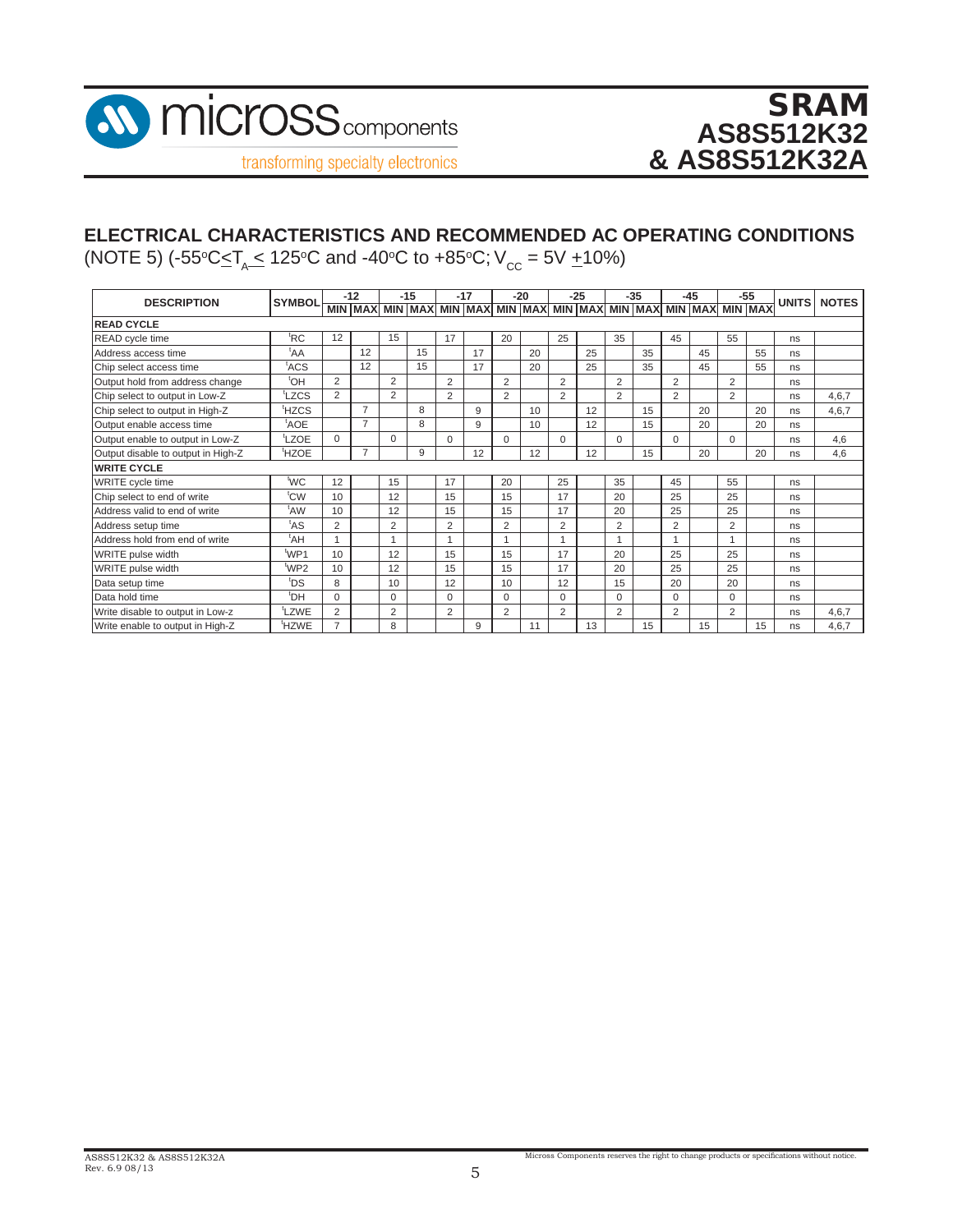



# **READ CYCLE NO. 1**



## **READ CYCLE NO. 2**

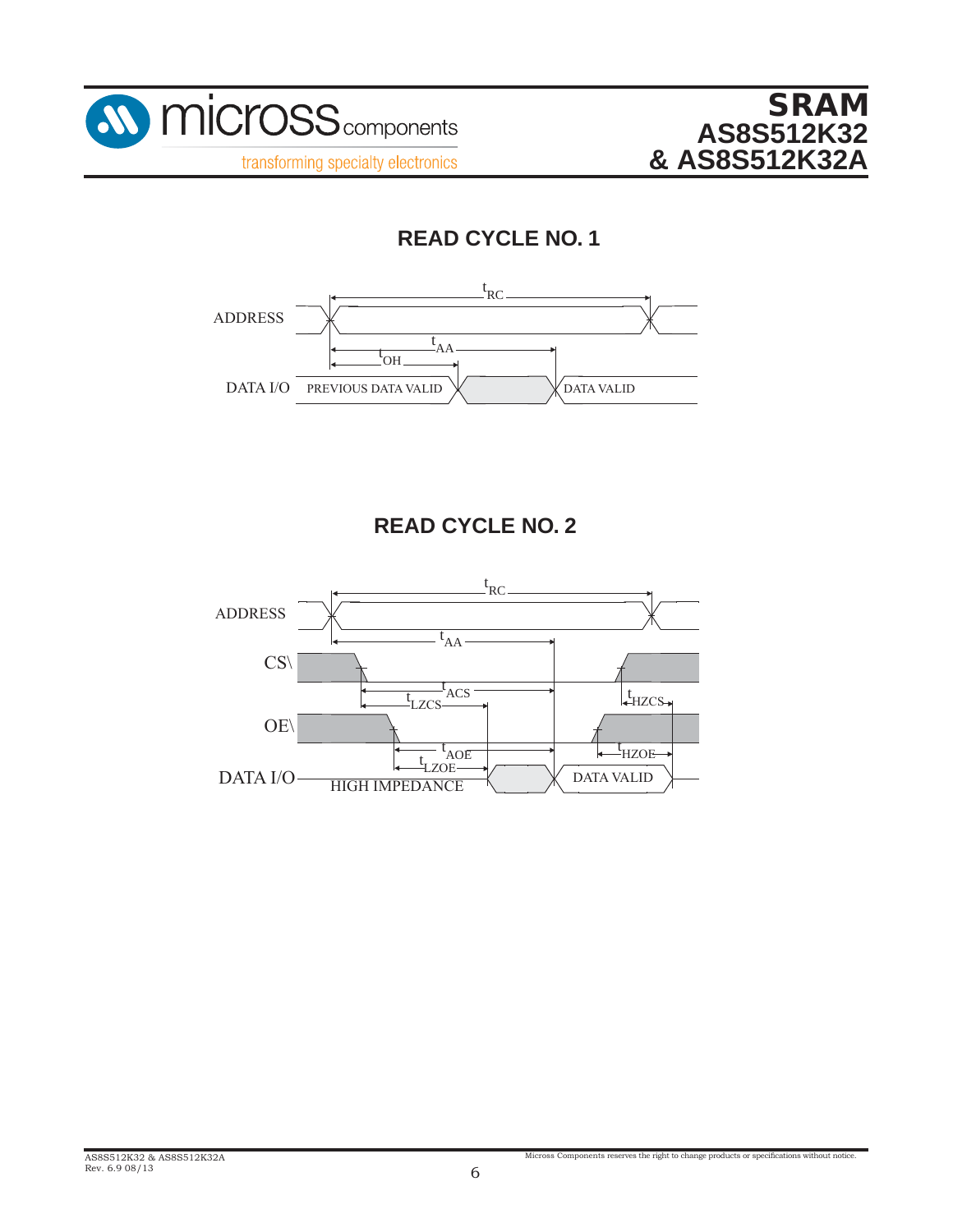



**WRITE CYCLE NO. 1** (Chip Select Controlled)



**WRITE CYCLE NO. 2** (Write Enable Controlled)

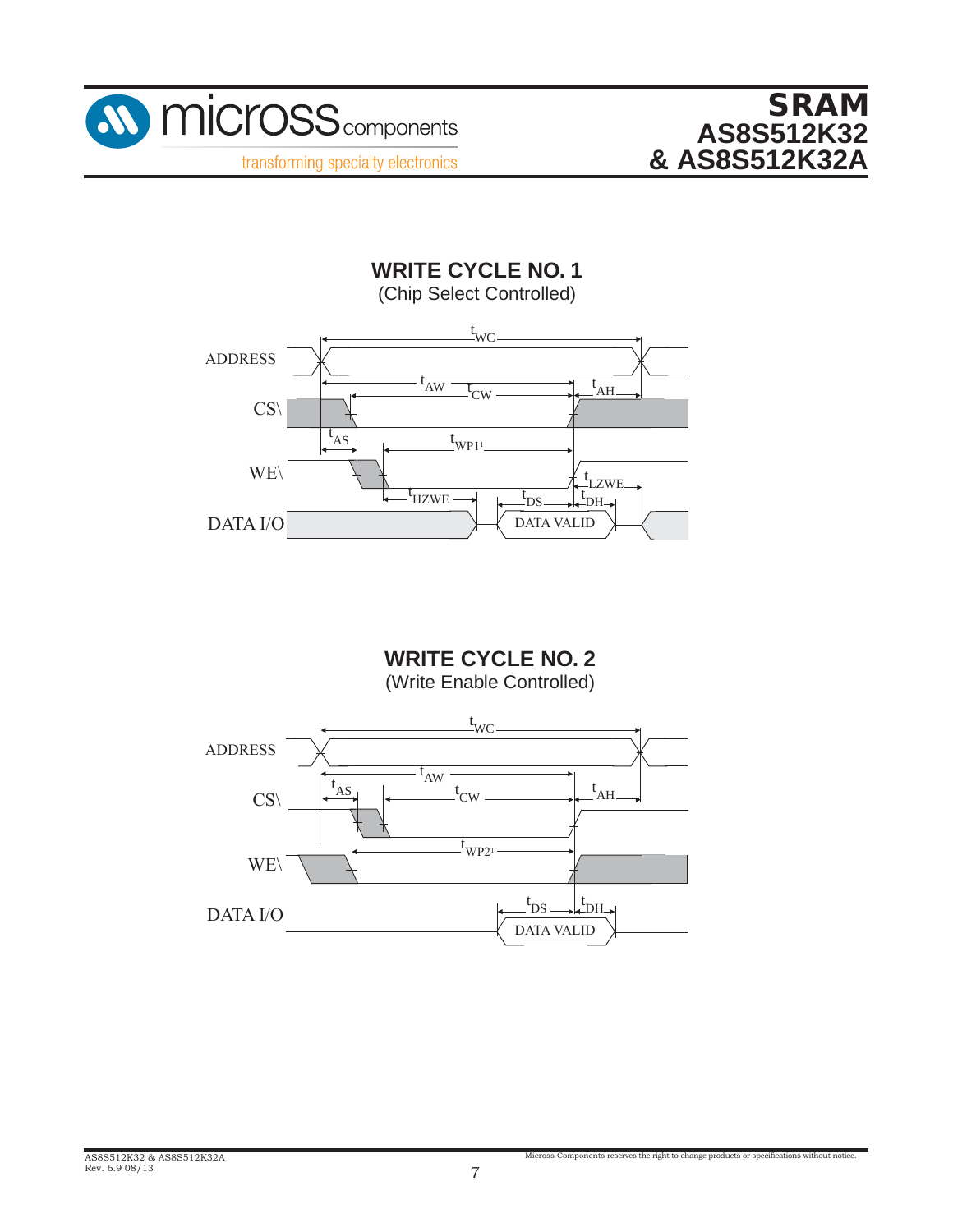

### **NOTES**

- 1. All voltages referenced to  $V_{SS}$  (GND).
- 2. -2V for pulse width <20ns.
- 3. ICC is dependent on output loading and cycle rates. The specified value applies with the outputs

unloaded, and f = 
$$
\frac{1}{\text{t}_{RC(MIN)}}
$$
 Hz.

- 4. This parameter guaranteed but not tested.
- 5. Test conditions as specified with output loading as
- shown in Fig. 1 unless otherwise noted.

6.  $t_{HZCS}$ ,  $t_{HZOE}$  and  $t_{HZWE}$  are specified with  $C_{L}$  = 5pF as in Fig. 2. Transition is measured +/- 200 mV typical from steady state

voltage, allowing for actual tester RC time constant.

7. At any given temperature and voltage condition,

 $t_{\text{HZCS}}$ , is less than  $t_{\text{LZCS}}$ , and  $t_{\text{HZWE}}$  is less than  $t_{\text{LZWE}}$ .

8. WE\ is HIGH for READ cycle.

9. Device is continuously selected. Chip selects and output enable are held in their active state.

SRAM

**AS8S512K32**

**& AS8S512K32A**

10. Address valid prior to or coincident with latest occurring chip enable.

11.  $t_{RC}$ = READ cycle time.

- 12. Chip enable (CS\) and write enable (WE\) can initiate
- and terminate a WRITE cycle.
- 13.  $I_{cc}$  is for 32 bit mode.

## **LOW POWER CHARACTERISTICS (L Version Only)**

| <b>DESCRIPTION</b>                             | <b>CONDITIONS</b>                                  |                      | <b>SYMBOL</b>                 | <b>MIN</b>      | <b>MAX</b> | <b>UNITS</b> | <b>NOTES</b> |
|------------------------------------------------|----------------------------------------------------|----------------------|-------------------------------|-----------------|------------|--------------|--------------|
| $V_{\text{cc}}$ for Retention Data             |                                                    |                      | $\bm{\mathsf{V}}_\mathsf{DR}$ |                 |            |              |              |
| Data Retention Current                         | All Inputs $@$ Vcc $+$ 0.2V<br>or $Vss \pm 0.2V$ , | $V_{\rm CC} = 2V$    | <b>ICCDR</b>                  |                 | 10         | mA           |              |
|                                                | $CS = Vcc + 0.2V$                                  | $V_{\text{CC}} = 3V$ | <b>I</b> CCDR                 |                 | 12         | mA           |              |
| Chip Deselect to Data<br><b>Retention Time</b> |                                                    |                      | tCDR                          | 0               |            | ns           |              |
| Operation Recovery Time                        |                                                    |                      | ţŖ                            | t <sub>RC</sub> |            | ns           | 4, 11        |

## **LOW V<sub>cc</sub> DATA RETENTION WAVEFORM**

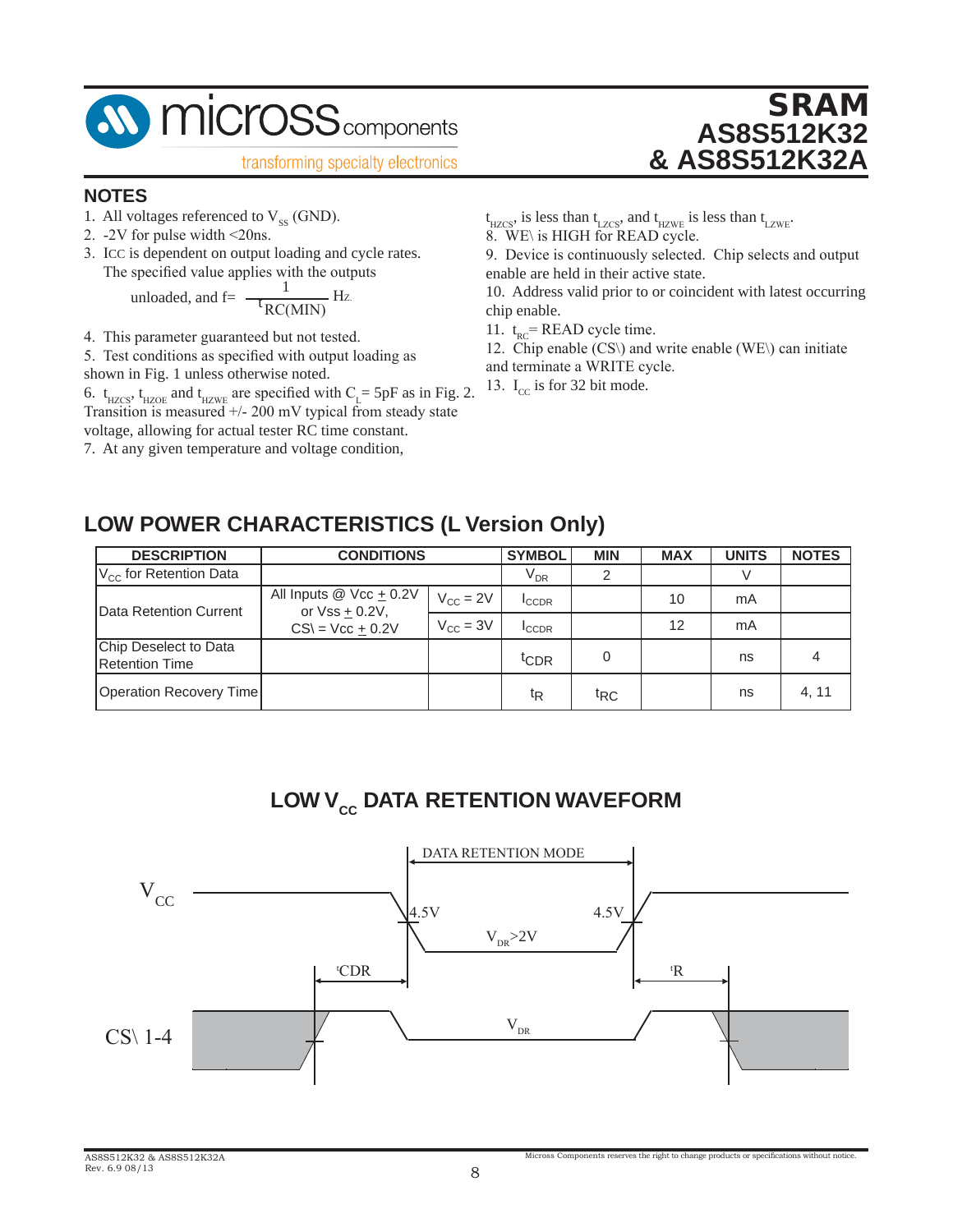



# **MECHANICAL DEFINITIONS\***

Micross Case #702 (Package Designator Q) SMD 5962-94611, Case Outline M



|                | <b>SMD SPECIFICATIONS</b> |            |
|----------------|---------------------------|------------|
| <b>SYMBOL</b>  | <b>MIN</b>                | <b>MAX</b> |
| Α              | 0.123                     | 0.200      |
| A <sub>1</sub> | 0.118                     | 0.186      |
| A2             | 0.000                     | 0.020      |
| в              | 0.010 REF                 |            |
| b              | 0.013                     | 0.017      |
|                | 0.800 BSC                 |            |
| D <sub>1</sub> | 0.870                     | 0.890      |
| D <sub>2</sub> | 0.980                     | 1.000      |
| E              | 0.936                     | 0.956      |
| е              | 0.050 BSC                 |            |
| R              | 0.005                     |            |
| и              | 0.035                     | 0.045      |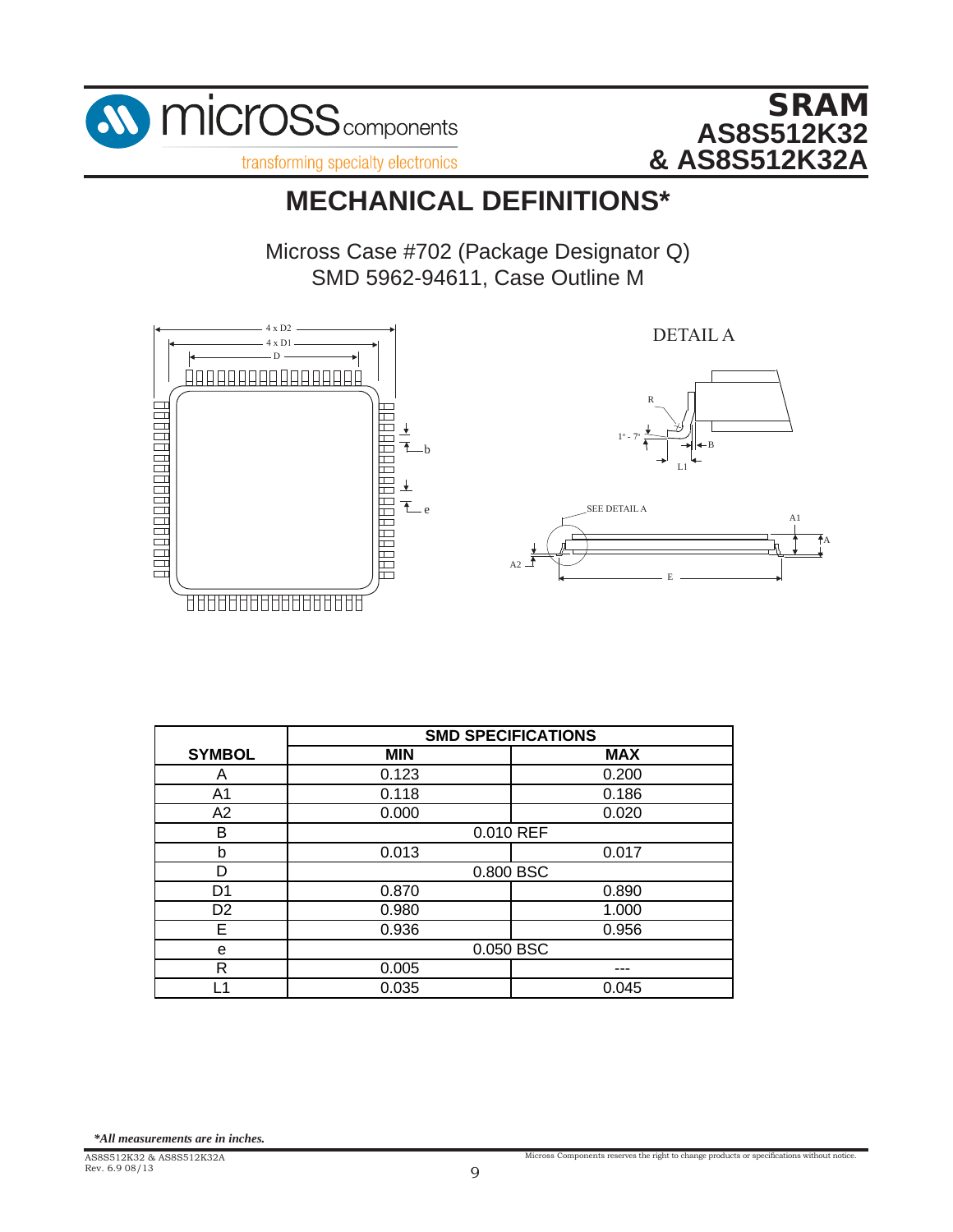

# **MECHANICAL DEFINITIONS\***

Micross Package Designator Q2



|                |      | <b>PACKAGE SPECIFICATION</b> |  |  |  |  |  |  |  |  |
|----------------|------|------------------------------|--|--|--|--|--|--|--|--|
| Symbol         | Min  | Max                          |  |  |  |  |  |  |  |  |
| A              |      | .200                         |  |  |  |  |  |  |  |  |
| A1             | .070 | .080                         |  |  |  |  |  |  |  |  |
| B              | .013 | .017                         |  |  |  |  |  |  |  |  |
| $\mathsf b$    |      | .010 REF                     |  |  |  |  |  |  |  |  |
| D              |      | .800 BSC                     |  |  |  |  |  |  |  |  |
| D1             | .870 | .890                         |  |  |  |  |  |  |  |  |
| D <sub>2</sub> | .980 | 1.00                         |  |  |  |  |  |  |  |  |
| e              |      | .050 BSC                     |  |  |  |  |  |  |  |  |
| R              |      | $.010$ TYP                   |  |  |  |  |  |  |  |  |
| L1             | .035 | .045                         |  |  |  |  |  |  |  |  |

Dimensions are in inches.  $\mathbf{S}$ .



Micross Components reserves the right to change products or specifications without notice.

*\*All measurements are in inches.*

AS8S512K32 & AS8S512K32A Rev. 6.9 08/13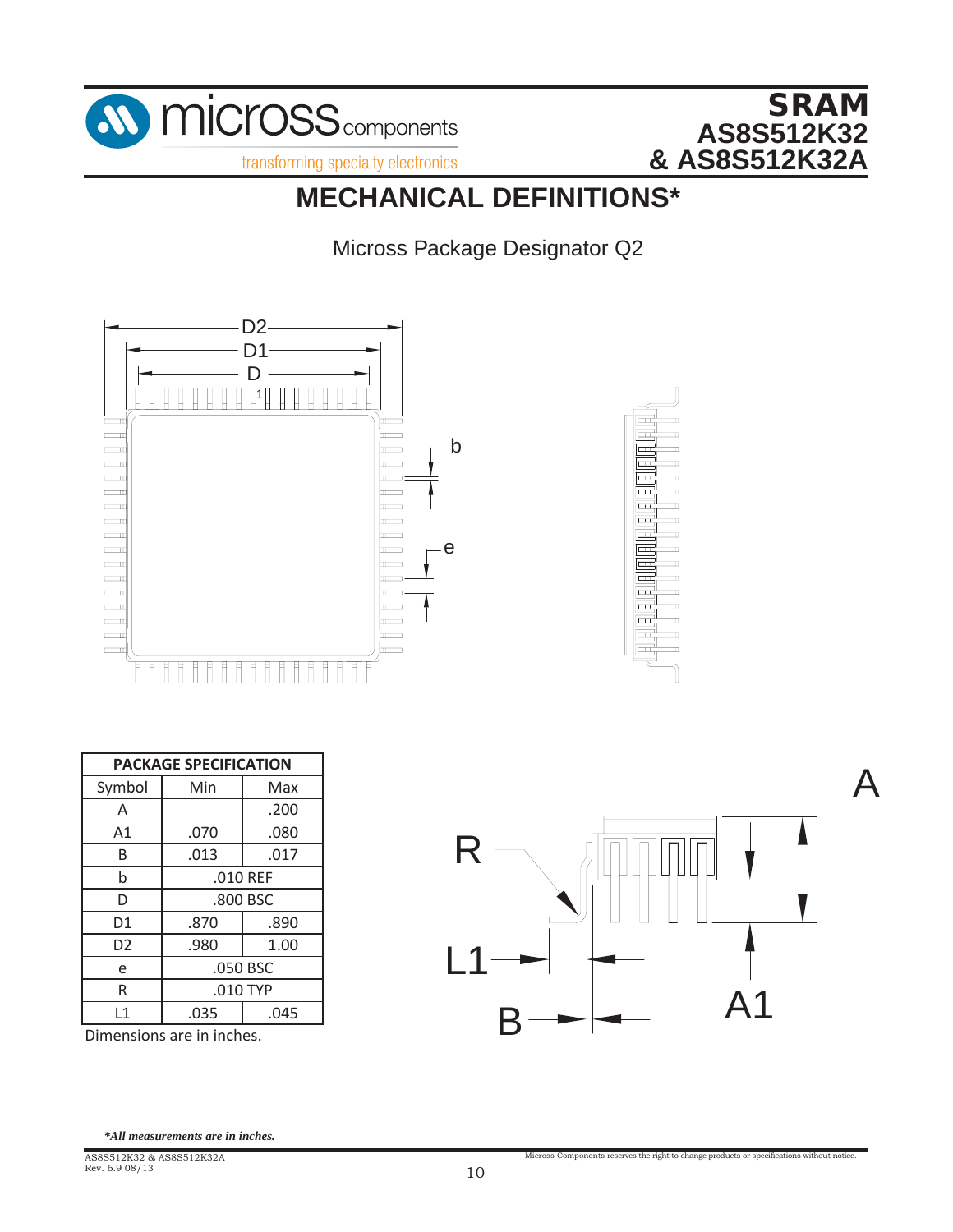



### **MECHANICAL DEFINITIONS\***  $\overline{\phantom{a}}$

Micross Case #904 (Package Designator P ) SMD 5962-94611, Case Outline T



|                | <b>SMD SPECIFICATIONS</b> |            |  |
|----------------|---------------------------|------------|--|
| <b>SYMBOL</b>  | <b>MIN</b>                | <b>MAX</b> |  |
| A              | 0.144                     | 0.181      |  |
| A1             | 0.025<br>0.035            |            |  |
| фb             | 0.016                     | 0.020      |  |
| db1            | 0.045                     | 0.055      |  |
|                | 1.085<br>1.065            |            |  |
| D1/E1          | 1.000 TYP                 |            |  |
| D <sub>2</sub> | 0.600 TYP                 |            |  |
| e              | 0.100 TYP                 |            |  |
|                | 0.145                     | 0.155      |  |

*<sup>\*</sup>All measurements are in inches.*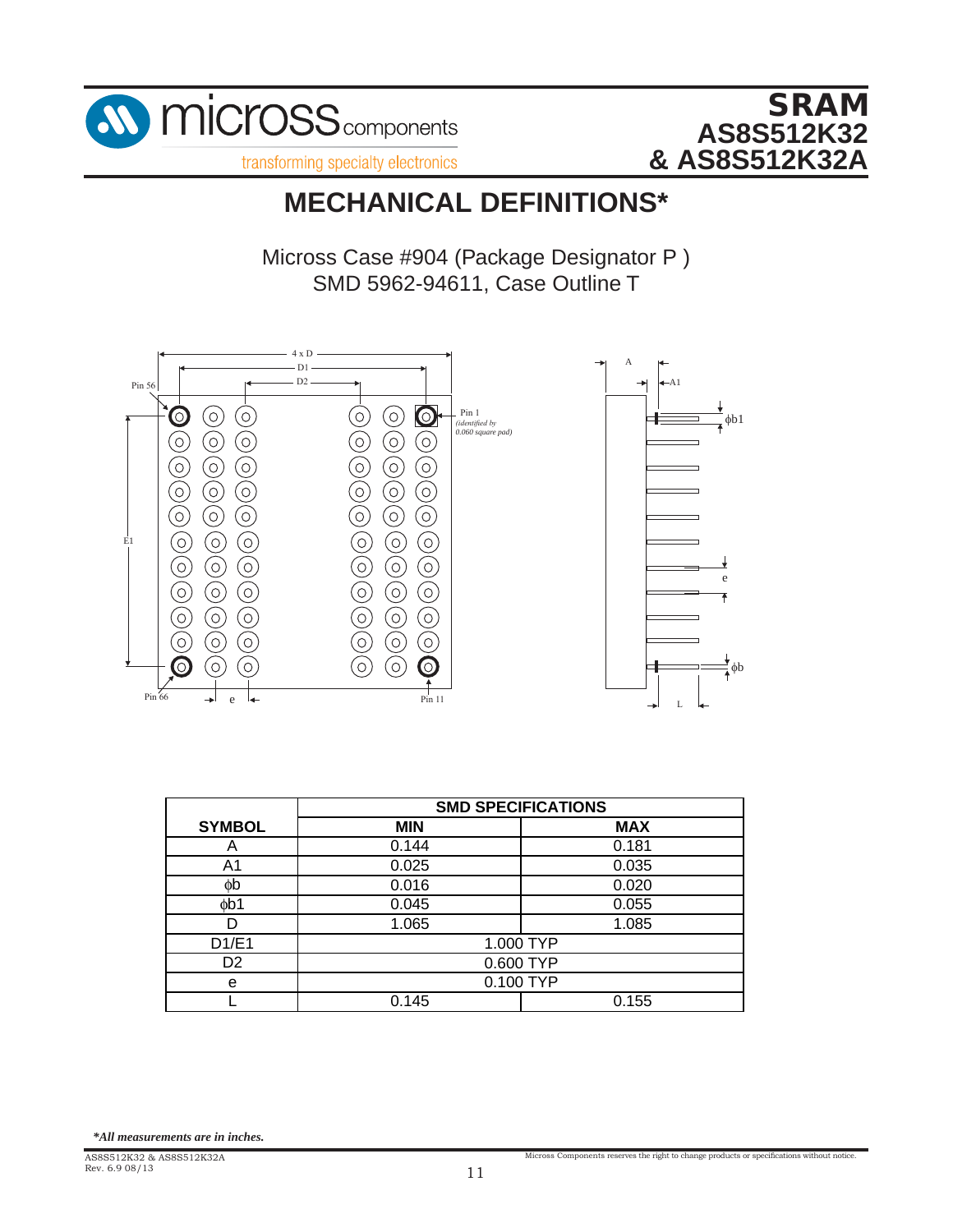

transforming specialty electronics

# **MECHANICAL DEFINITIONS\***

Micross Case (Package Designator Q1) SMD 5962-94611, Case Outline A



|               | <b>SMD SPECIFICATIONS</b> |            |  |  |
|---------------|---------------------------|------------|--|--|
| <b>SYMBOL</b> | <b>MIN</b>                | <b>MAX</b> |  |  |
| Α             |                           | 0.200      |  |  |
| A1            | 0.054                     |            |  |  |
| b             | 0.013<br>0.017            |            |  |  |
| B             | 0.010 TYP                 |            |  |  |
| C             | 0.009                     | 0.012      |  |  |
| D/E           | 0.980                     | 1.000      |  |  |
| D1/E1         | 0.890<br>0.870            |            |  |  |
| D2/E2         | 0.800 BSC                 |            |  |  |
| е             | 0.050 BSC                 |            |  |  |
|               | 0.035                     | 0.045      |  |  |
| R             | 0.010 TYP                 |            |  |  |

*\*All measurements are in inches.*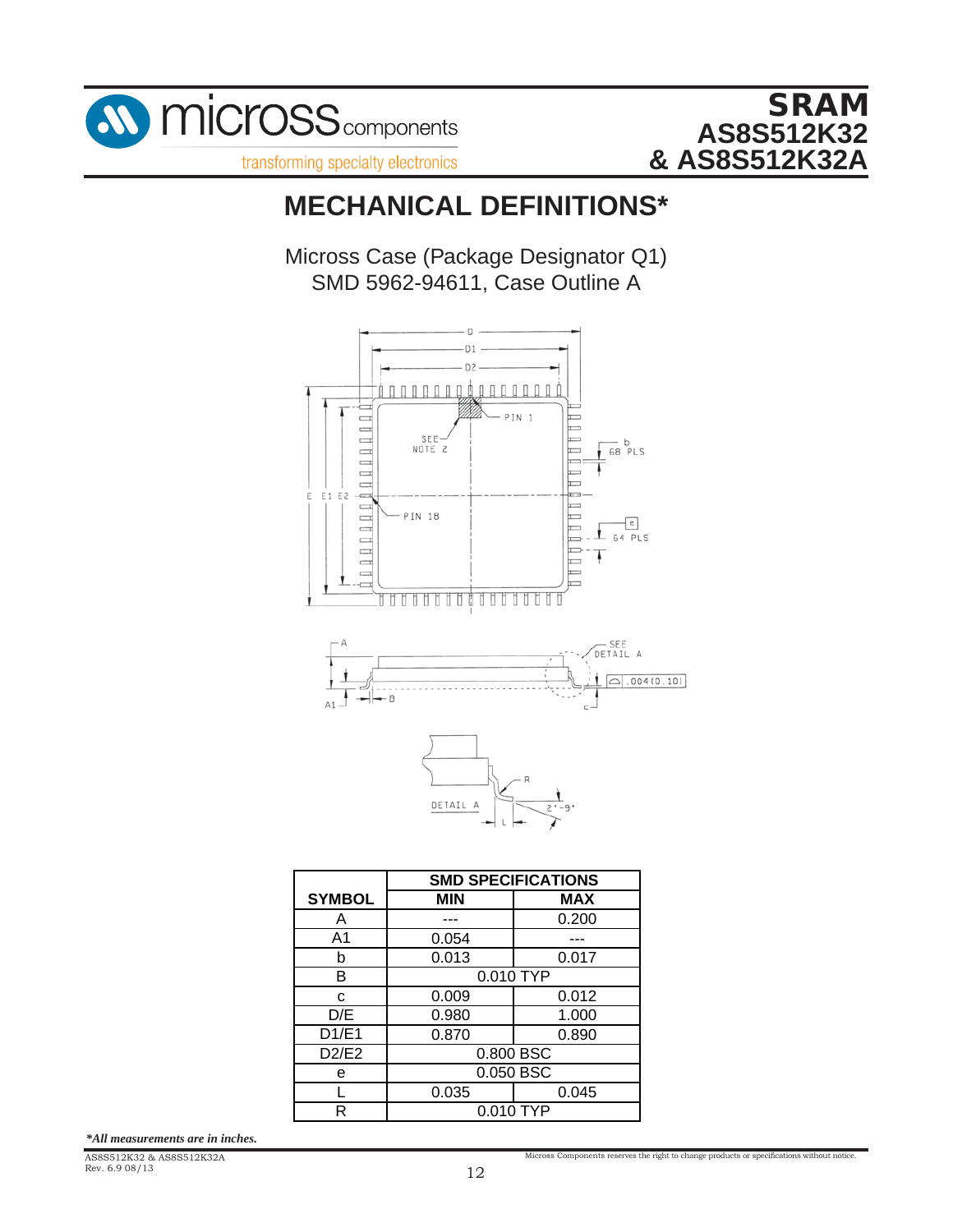

# **MECHANICAL DEFINITIONS\***

Micross Case (Package Designator BQFP) SMD 5962-95624, Case Outline N



Micross Components reserves the right to change products or specifications without notice.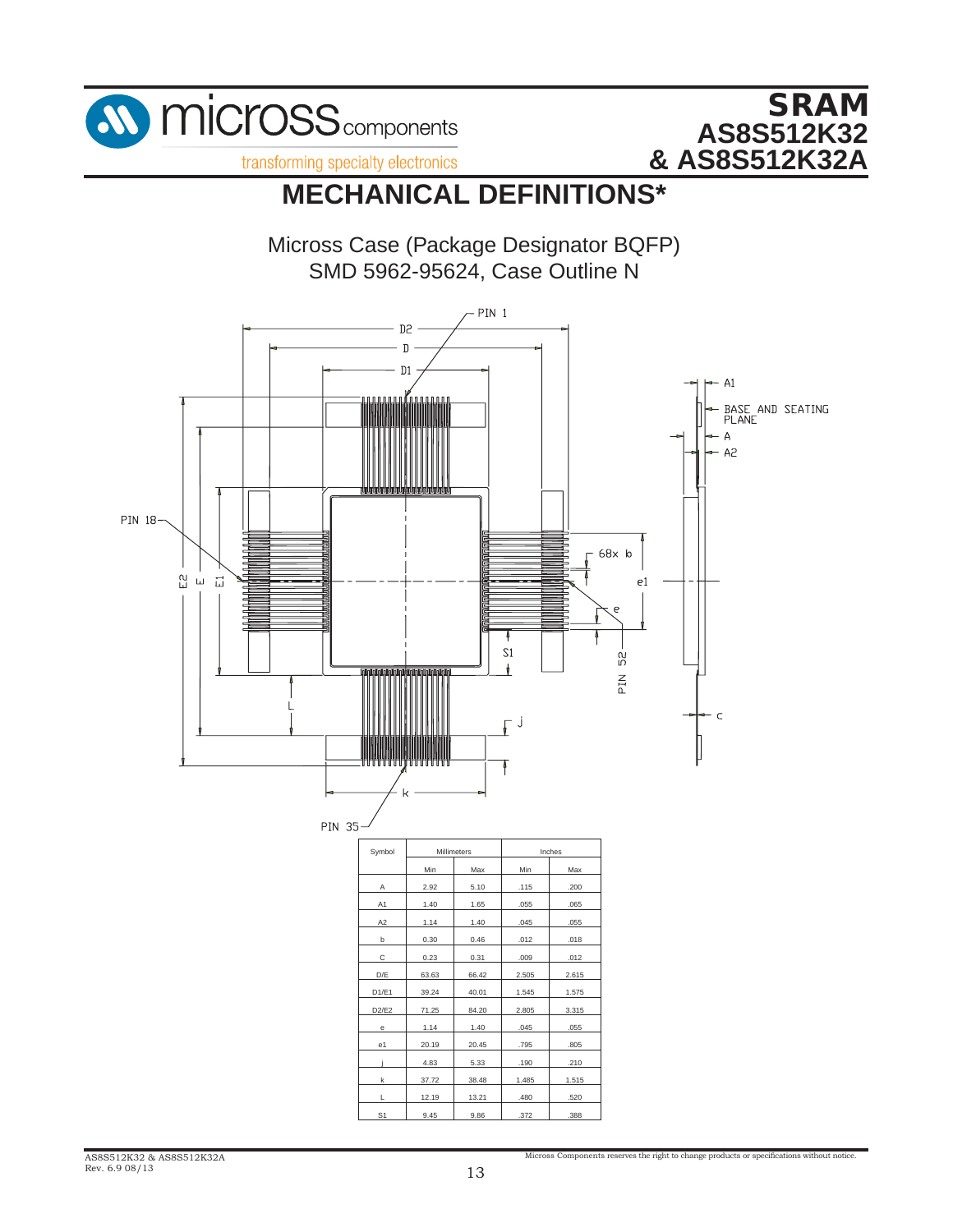



**ORDERING INFORMATION**

| <b>Device Number</b>               | Package Type | Speed (ns)                               | <b>Power Option</b> | <b>Process</b> |
|------------------------------------|--------------|------------------------------------------|---------------------|----------------|
| AS8S512K32<br>Q, Q1, Q2, P or BQFP |              |                                          | L (Low Power)       |                |
|                                    |              | -12, -15, -17, -20, -25, -35, -45 or -55 | Blank (Std power)   |                |

#### **Examples:**

#### **\*Available Processes**

AS8S512K32BQFP‐55/883C AS8S512K32P‐25/XT AS8S512K32Q1‐55/IT AS8S512K32Q‐15/Q AS8S512K32P‐17L/Q

 $IT = Industrial Temperature Range$  $XT = Military Temperature Range$ Q & 883C = Full Military Processing

C to  $+85^{\circ}$ C C to +125 $\mathrm{^0C}$ C to +125 $\mathrm{^0C}$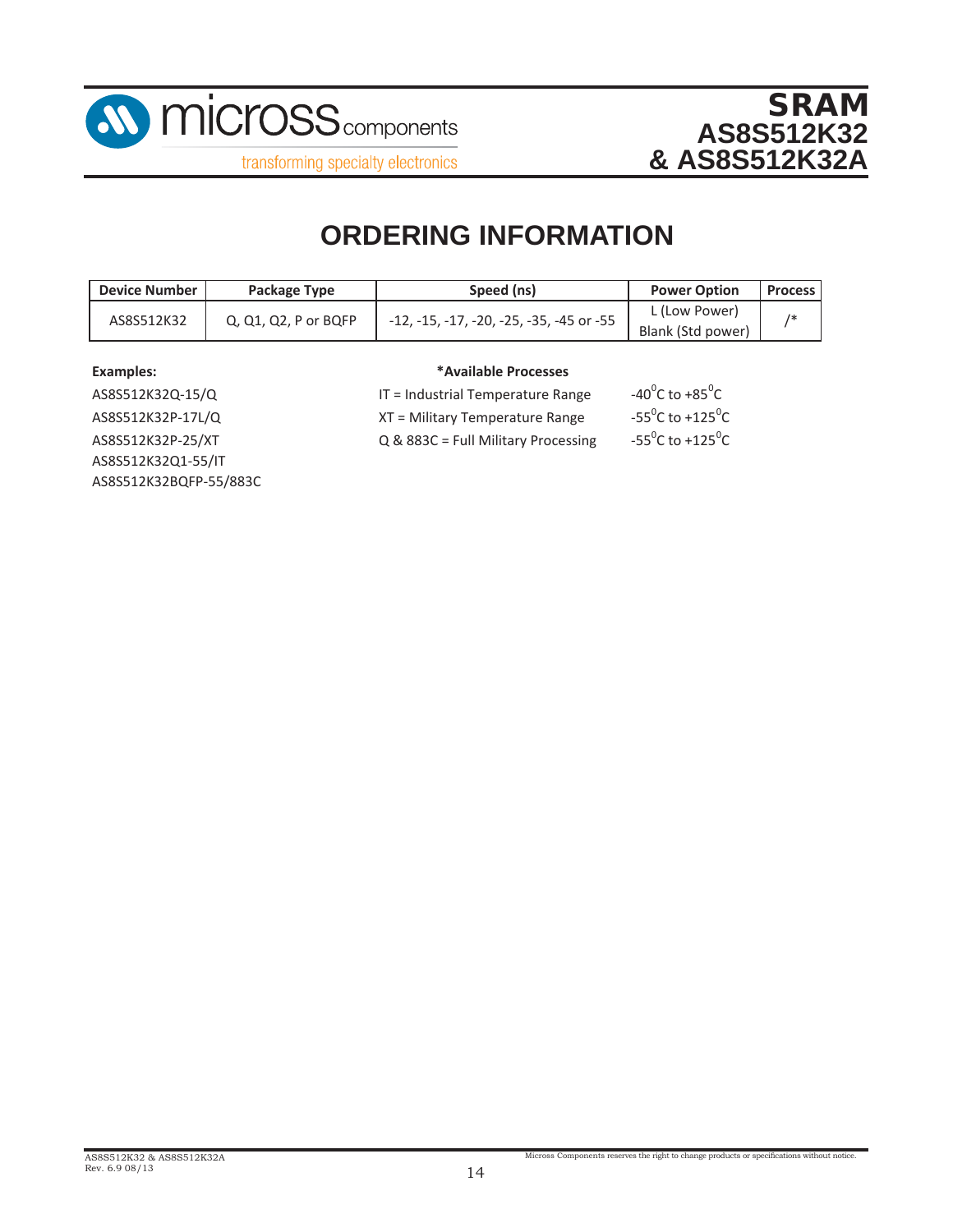

# **MICROSS TO DSCC PART NUMBER CROSS REFERENCE**

| Package Designator Q |                  | <b>Package Designator Q1</b>   |                                      | <b>Package Designator P</b> |                  |
|----------------------|------------------|--------------------------------|--------------------------------------|-----------------------------|------------------|
| <b>Micross Part#</b> | <b>SMD Part#</b> | <b>Micross Part#</b>           | <b>SMD Part#</b>                     | <b>Micross Part#</b>        | <b>SMD Part#</b> |
| AS8S512K32Q-12/Q     | 5962-9461118HMA  | AS8S512K32Q1-12/883C           | 5962-9461118HAA                      | AS8S512K32P-12/Q            | 5962-9461118HTA  |
| AS8S512K32Q-12/Q     | 5962-9461118HMC  | AS8S512K32Q1-12/883C           | 5962-9461118HAC<br>AS8S512K32P-12/Q  |                             | 5962-9461118HTC  |
| AS8S512K32Q-12L/Q    | 5962-9461120HMA  | AS8S512K32Q1-12L/883           | 5962-9461120HAA<br>AS8S512K32P-12L/Q |                             | 5962-9461120HTA  |
| AS8S512K32Q-12L/Q    | 5962-9461120HMC  | AS8S512K32Q1-12L/883           | 5962-9461120HAC                      | AS8S512K32P-12L/Q           | 5962-9461120HTC  |
| AS8S512K32Q-15/Q     | 5962-9461117HMA  | AS8S512K32Q1-15/883C           | 5962-9461117HAA                      | AS8S512K32P-15/Q            | 5962-9461117HTA  |
| AS8S512K32Q-15/Q     | 5962-9461117HMC  | AS8S512K32Q1-15/883C           | 5962-9461117HAC                      | AS8S512K32P-15/Q            | 5962-9461117HTC  |
| AS8S512K32Q-15L/Q    | 5962-9461119HMA  | AS8S512K32Q1-15L/883           | 5962-9461119HAA                      | AS8S512K32P-15L/Q           | 5962-9461119HTA  |
| AS8S512K32Q-15L/Q    | 5962-9461119HMC  | AS8S512K32Q1-15L/883           | 5962-9461119HAC                      | AS8S512K32P-15L/Q           | 5962-9461119HTC  |
| AS8S512K32Q-17/Q     | 5962-9461116HMA  | AS8S512K32Q1-17/883C           | 5962-9461116HAA                      | AS8S512K32P-17/Q            | 5962-9461116HTA  |
| AS8S512K32Q-17/Q     | 5962-9461116HMC  | AS8S512K32Q1-17/883C           | 5962-9461116HAC                      | AS8S512K32P-17/Q            | 5962-9461116HTC  |
| AS8S512K32Q-17L/Q    | 5962-9461110HMA  | AS8S512K32Q1-17L/883           | 5962-9461110HAA                      | AS8S512K32P-17L/Q           | 5962-9461110HTA  |
| AS8S512K32Q-17L/Q    | 5962-9461110HMC  | AS8S512K32Q1-17L/883           | 5962-9461110HAC                      | AS8S512K32P-17L/Q           | 5962-9461110HTC  |
| AS8S512K32Q-20/Q     | 5962-9461115HMA  | AS8S512K32Q1-20/883C           | 5962-9461115HAA                      | AS8S512K32P-20/Q            | 5962-9461115HTA  |
| AS8S512K32Q-20/Q     | 5962-9461115HMC  | AS8S512K32Q1-20/883C           | 5962-9461115HAC                      | AS8S512K32P-20/Q            | 5962-9461115HTC  |
| AS8S512K32Q-20L/Q    | 5962-9461109HMA  | AS8S512K32Q1-20L/883           | 5962-9461109HAA                      | AS8S512K32P-20L/Q           | 5962-9461109HTA  |
| AS8S512K32Q-20L/Q    | 5962-9461109HMC  | AS8S512K32Q1-20L/883           | 5962-9461109HAC                      | AS8S512K32P-20L/Q           | 5962-9461109HTC  |
| AS8S512K32Q-25/Q     | 5962-9461114HMA  | AS8S512K32Q1-25/883C           | 5962-9461114HAA                      | AS8S512K32P-25/Q            | 5962-9461114HTA  |
| AS8S512K32Q-25/Q     | 5962-9461114HMC  | AS8S512K32Q1-25/883C           | 5962-9461114HAC                      | AS8S512K32P-25/Q            | 5962-9461114HTC  |
| AS8S512K32Q-25L/Q    | 5962-9461108HMA  | AS8S512K32Q1-25L/883           | 5962-9461108HAA                      | AS8S512K32P-25L/Q           | 5962-9461108HTA  |
| AS8S512K32Q-25L/Q    | 5962-9461108HMC  | AS8S512K32Q1-25L/883           | 5962-9461108HAC                      | AS8S512K32P-25L/Q           | 5962-9461108HTC  |
| AS8S512K32Q-35/Q     | 5962-9461113HMA  | AS8S512K32Q1-35/883C           | 5962-9461113HAA                      | AS8S512K32P-35/Q            | 5962-9461113HTA  |
| AS8S512K32Q-35/Q     | 5962-9461113HMC  | AS8S512K32Q1-35/883C           | 5962-9461113HAC                      | AS8S512K32P-35/Q            | 5962-9461113HTC  |
| AS8S512K32Q-35L/Q    | 5962-9461107HMA  | AS8S512K32Q1-35L/883           | 5962-9461107HAA                      | AS8S512K32P-35L/Q           | 5962-9461107HTA  |
| AS8S512K32Q-35L/Q    | 5962-9461107HMC  | AS8S512K32Q1-35L/883           | 5962-9461107HAC                      | AS8S512K32P-35L/Q           | 5962-9461107HTC  |
| AS8S512K32Q-45/Q     | 5962-9461112HMA  | AS8S512K32Q1-45/883C           | 5962-9461112HAA                      | AS8S512K32P-45/Q            | 5962-9461112HTA  |
| AS8S512K32Q-45/Q     | 5962-9461112HMC  | AS8S512K32Q1-45/883C           | 5962-9461112HAC                      | AS8S512K32P-45/Q            | 5962-9461112HTC  |
| AS8S512K32Q-45L/Q    | 5962-9461106HMA  | AS8S512K32Q1-45L/883           | 5962-9461106HAA                      | AS8S512K32P-45L/Q           | 5962-9461106HTA  |
| AS8S512K32Q-45L/Q    | 5962-9461106HMC  | AS8S512K32Q1-45L/883           | 5962-9461106HAC                      | AS8S512K32P-45L/Q           | 5962-9461106HTC  |
| AS8S512K32Q-55/Q     | 5962-9461111HMA  | AS8S512K32Q1-55/883C           | 5962-9461111HAA                      | AS8S512K32P-55/Q            | 5962-9461111HTA  |
| AS8S512K32Q-55/Q     | 5962-9461111HMC  | AS8S512K32Q1-55/883C           | 5962-9461111HAC                      | AS8S512K32P-55/Q            | 5962-9461111HTC  |
| AS8S512K32Q-55L/Q    | 5962-9461105HMA  | AS8S512K32Q1-55L/883           | 5962-9461105HAA                      | AS8S512K32P-55L/Q           | 5962-9461105HTA  |
| AS8S512K32Q-55L/Q    | 5962-9461105HMC  | AS8S512K32Q1-55L/883           | 5962-9461105HAC                      | AS8S512K32P-55L/Q           | 5962-9461105HTC  |
|                      |                  | <b>Package Designator BQFP</b> |                                      |                             |                  |
|                      |                  | <b>Micross Part#</b>           | <b>SMD Part#</b>                     |                             |                  |

| <b>IVIICTOSS PATL#</b> | <b>SIVID Part#</b> |
|------------------------|--------------------|
| AS8S512K32BQFP-20/883C | 5962-9562409HNC    |
| AS8S512K32BQFP-25/883C | 5962-9562408HNC    |
| AS8S512K32BQFP-25/883C | 5962-9562412HNC    |
| AS8S512K32BQFP-35/883C | 5962-9562407HNC    |
| AS8S512K32BQFP-35/883C | 5962-9562411HNC    |
| AS8S512K32BQFP-45/883C | 5962-9562406HNC    |
| AS8S512K32BQFP-45/883C | 5962-9562410HNC    |
| AS8S512K32BQFP-55/883C | 5962-9562405HNC    |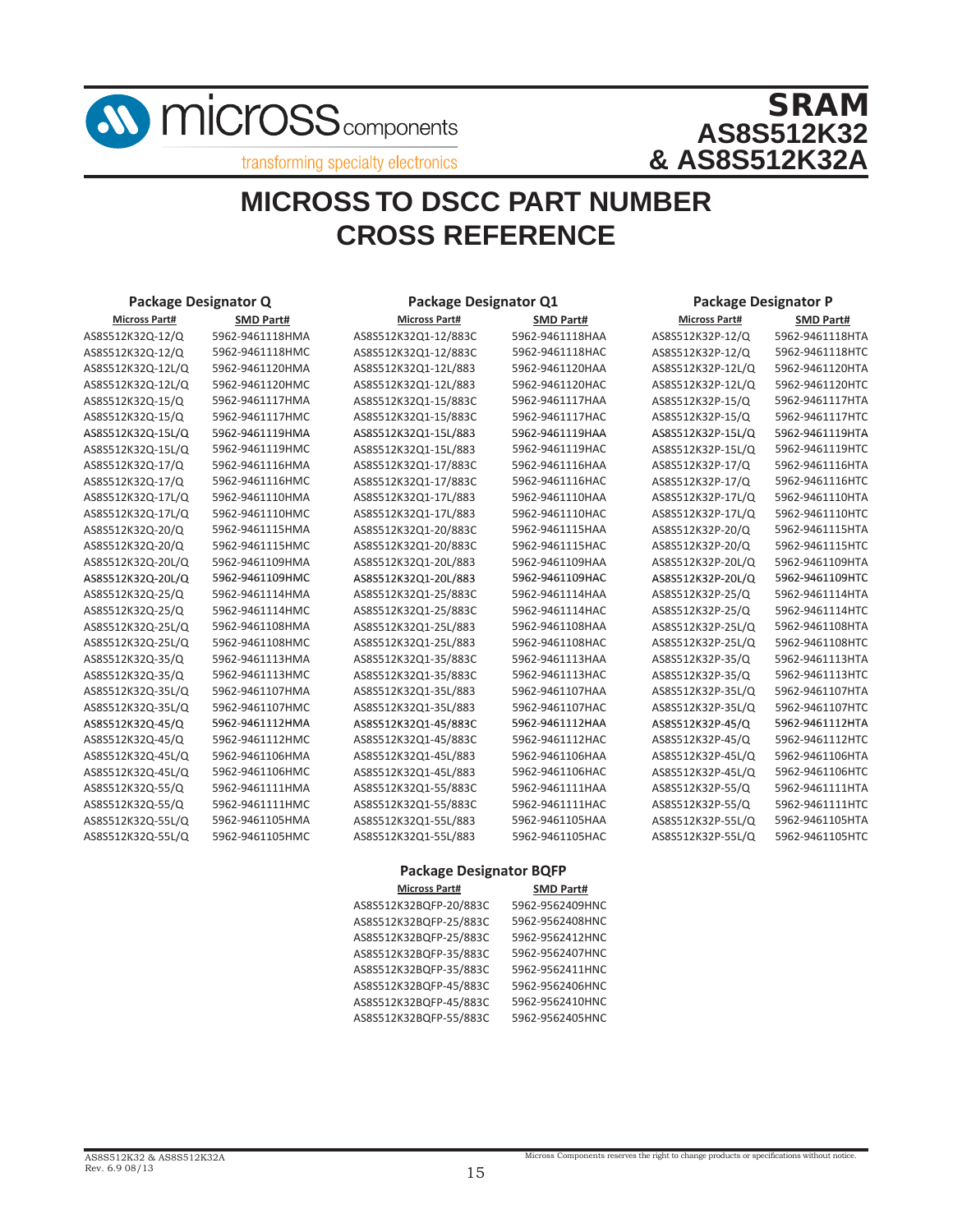



### **DOCUMENT TITLE**

512K x 32 SRAM MEMORY ARRAY

| Rev#<br>6.5 | <b>Release Date</b><br><u>History</u><br>April 2010<br>Updated Features, Temp Range &<br>General Description - Page 1,<br>Updated Order Chart - Page 13,<br>Removed Space Processing - Page 13                                                    |                                                       |                                                     |                                                         | <b>Status</b><br>Release |
|-------------|---------------------------------------------------------------------------------------------------------------------------------------------------------------------------------------------------------------------------------------------------|-------------------------------------------------------|-----------------------------------------------------|---------------------------------------------------------|--------------------------|
| 6.6         | Updated Ordering Table, Page 14<br>June 2010<br>Release<br>Updated DSCC Cross Reference, Page 15<br>Added SMD 5962-95624, Page 1<br>Added BQFP Package, Page 1 and added<br>BQFP drawing on page 13 (BQFP package<br>is listed on SMD 5962-95624) |                                                       |                                                     |                                                         |                          |
| 6.7         |                                                                                                                                                                                                                                                   | Updated Q2 Spec, Page 10                              |                                                     | <b>July 2010</b>                                        | Release                  |
| 6.8         | Page 3 Changes:<br>$\cdot I_{\text{cc}}$ (mA)<br>$-17$<br>$-20$<br>$-25$<br>$-35$<br>-45<br>$-55$                                                                                                                                                 | <u>From</u><br>700<br>650<br>600<br>570<br>570<br>550 | <u>To</u><br>175<br>150<br>140<br>130<br>120<br>110 | <b>June 2011</b>                                        | Release                  |
|             | $\bullet$ <sub>SBT1</sub> (mA)<br>$-12$<br>$-15$<br>$-17$<br>$-20$<br>$-25$<br>$-35$<br>$-45$<br>$-55$                                                                                                                                            | 80<br>80<br>240<br>240<br>190<br>190<br>150<br>150    | 40<br>40<br>40<br>35<br>35<br>30<br>30<br>30        |                                                         |                          |
|             | $\cdot I_{\texttt{SBT2}}(mA)$<br>$\cdot$ 2V I <sub>CCDR</sub> (mA) 20<br>$\cdot$ 3V I <sub>CCDR</sub> (mA) 28                                                                                                                                     | 80                                                    | 20<br>10<br>12                                      | .Removed note from page 8 "-12 &-15 have a 32mA limit". |                          |

Micross Components reserves the right to change products or specifications without notice.